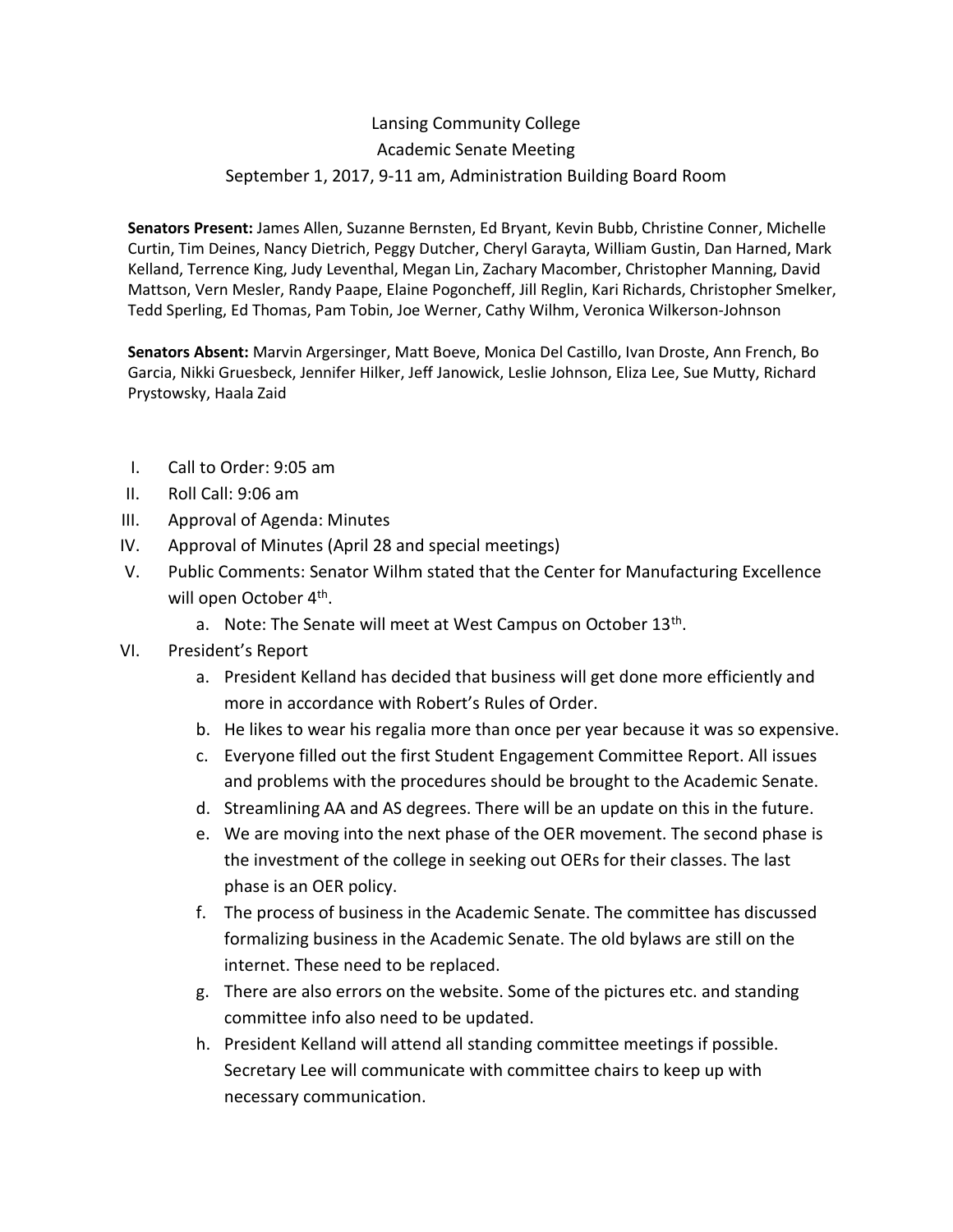- i. Debate the issue; not the person. Keep things to the point.
- j. This increased formality will be a learning process for all of us.
- k. The Senate Executive Committee will be meeting regularly on Mondays at 1:00 pm and agenda items should be sent to one of them.
- l. Who believes the Senate's business is done too slowly?
	- i. Professors are different than others in organizations. They move differently. They have different priorities.
	- ii. The Academic Senate is supposed to be a deliberative body. We should have time to discuss and explore topics.
	- iii. The Senate was also meant to be collaborative with Administration. Faculty often worry about programs; Administration must address the lack of students in classes. To some extent, the Senate is still trying to figure out how we collaborate with faculty.
		- a. LCC is trying to promote programs that will draw students to West Campus career programs. Marketing is meant to reach student and employers.
- VII. Provost's Report: None
- VIII. Budget Update
	- i. Point of Privilege: VP of Finance Lisa Webb Sharpe, introduced new Student Affairs Dean, Dr. Chris Lewis.
		- 1. She also explained that the budget passed. They raised tuition but were able to cut some of the overall tuition hike off.
		- 2. There were some increases in several budgets. There is still a commitment to makes cuts and increases efficiencies. Every year our expenses increase just for the cost of providing classes.
		- 3. Tuition must be open from fiscal year to fiscal.
		- 4. LCC is still the 5<sup>th</sup> lowest tuition rate for community colleges in the state.
		- 5. The fitness center is now free to employees. The administrative costs were so high, it was a small cost to open it to all.
		- 6. Enrollment has fallen far less than the past several years. The hope is to increases enrollment and retention.
		- 7. "Were there budget cuts across the college?" Asked Vice President Dutcher.
			- a. Cuts were only made in specific reallocations. Some budget items were cut. Phil's was not successful and was closed. Changes are underway at LCC North.
			- b. The Phil's space will be allocated for recruiting.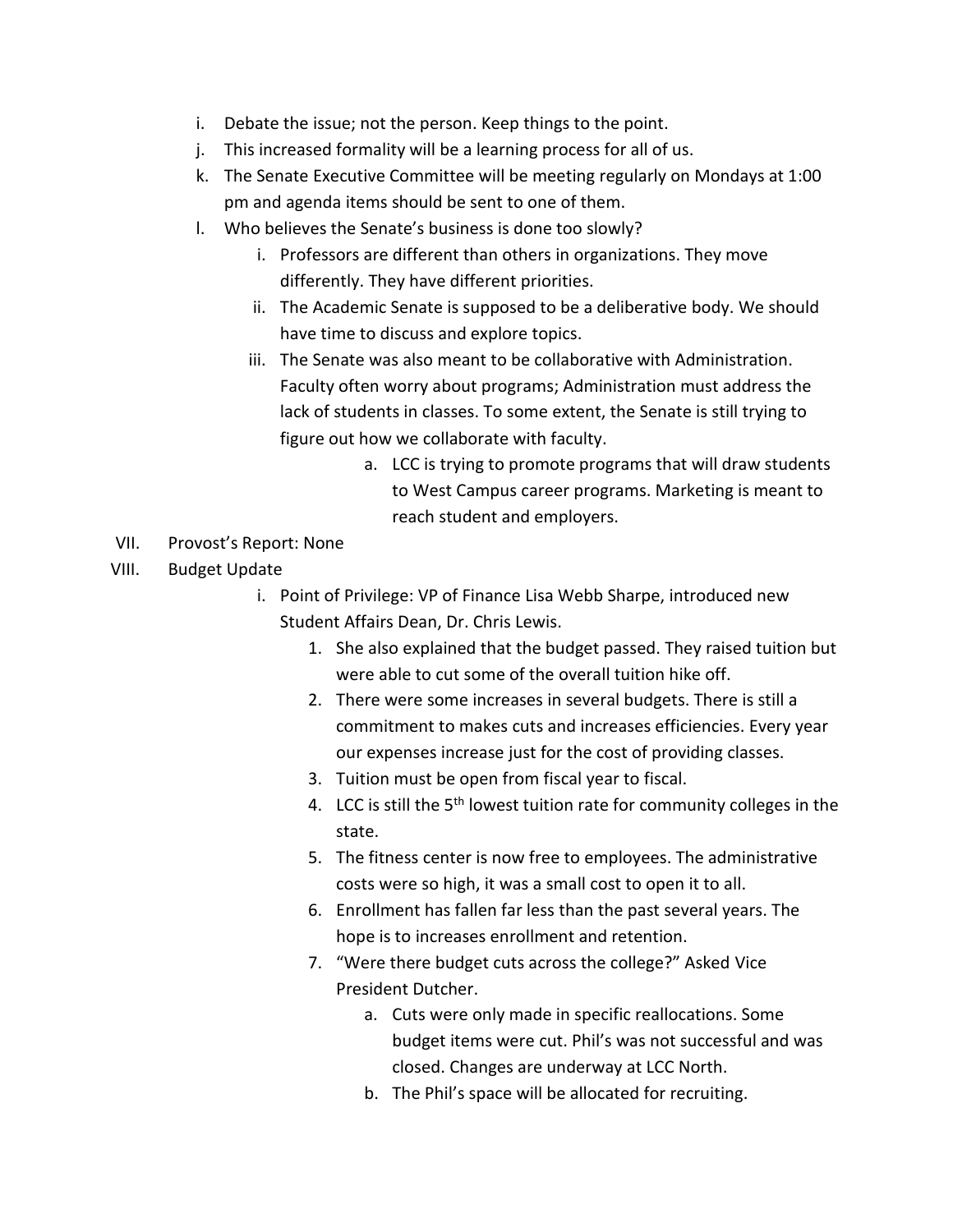- IX. Senate Standing Committees (Vice-President Dutcher)
	- a. Standing Committees: There are currently five standing committees.
	- b. Curriculum Committee, CASL, Technology Across the Curriculum, Elearning, Student Advisory Committee, Curriculum Committee
	- c. Charters were not available or needed to be updated.
	- d. The goal is to link standing committees to Essential Learning Outcomes for the college. If committees don't link to these outcomes, we need to change things so they do. Also, we need to discuss what needs to come to the Academic Senate.
	- e. Committees will standardize reports that are either written or spoken during Senate meetings.
	- f. When something is brought to the Senate for votes and reports, it will receive feedback and approval. Goals and needs for committees need to be aligned. Standing committees need to work together. The executive committee will look at the composition of the committees, and they will seek out committees from as many areas as possible. The final decision is made by the president to serve on the standing committee.
	- g. Some projects will not require standing committees. These will be teams that will discuss certain topics and certain areas.
	- h. We spent time referring back to past teams. Moving forward, which teams are still needed including the Faculty Prioritization Team (Dan Harned), Budget Team (Zach Macomber), Academic Policy Review Team (Nancy Dietrich), TAC (Kevin Bubb), Adjunct Faculty Committee (Tim Deines) etc. (Lead Senator)
		- i. For the next 15 minutes, we will decide what the goals of these teams will be during the next academic year. Moreover, how will the goals connect to the college outcomes.
		- ii. All standing committees must be chartered. In turn, the charters are extensions of the bylaws.
		- iii. Goals etc. will be examined by the Senate officers.
- X. Senate Teams
- XI. Guided Pathways Update (Senator Conner)
	- a. Pathways were posted on July  $15<sup>th</sup>$ . These are not perfect but they were put "out there" for the college. 1486 students were put back on track because they had enrolled before the Pathways were in place.
	- b. Senator Conner will have office hours in each division on a rotating basis. HHS Thursday from 10-2pm, Tech Careers Wednesday from 10-2pm, and AS Division? This will be posted in faculty packets. This will be in the Operations email.
		- i. There is a survey that closes at midnight tonight.
		- ii. Curricular Guides are still in effect.